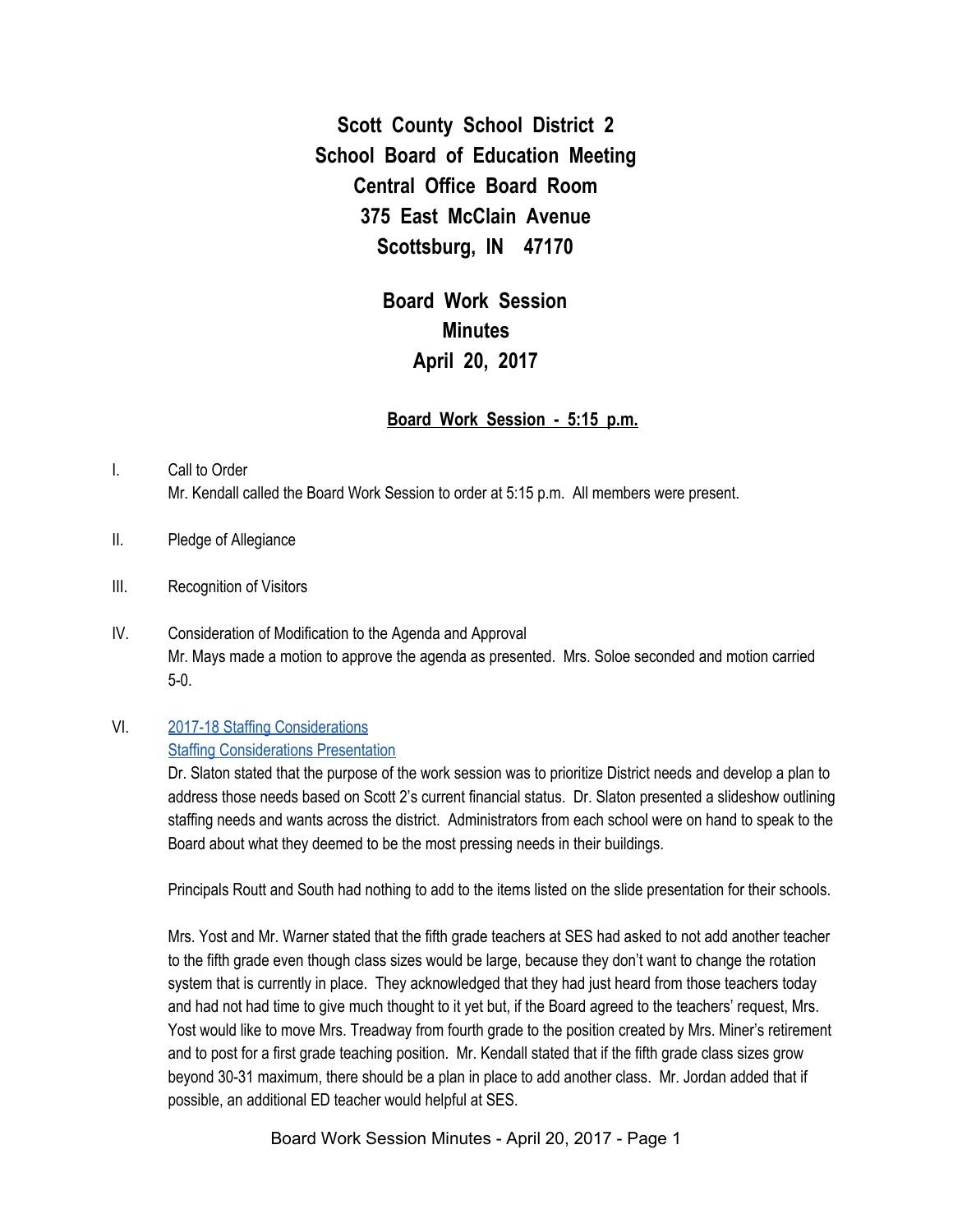Mrs. Barrett noted that she plans to transfer Mrs. Broady from third to fourth grade. She stated that projected numbers for kindergarten at VFES are large and may necessitate moving a first grade teacher to kindergarten. Mrs. Barrett stated that she feels adding a fifth grade teacher at VFES would be the best plan. She added that there is concern among some teachers that large class sizes could affect their ability to meet state requirements tied to their pay as opposed to teachers in outlying schools who have smaller classes that are more manageable. Mr. Kendall asked that parents be notified they they have the option to transport students to JES and LES if they prefer smaller class sizes.

There was discussion about not posting for an elementary physical education teacher and instead providing teachers with a curriculum to teach 30 minutes of physical education per week. Mr. Kendall stated that students have many opportunities to be involved in sports at the elementary level now and the need for classroom teachers may take a higher priority. He added that if PE classes are using the elementary gyms, students may not have access to the gyms for recess during inclement weather. Mr. Routt voiced concerns about not offering elementary PE noting the need for younger students lacking motor skills and the need to teach a healthy lifestyle to our students in a county with such a high level of health issues. Ms. Sparkman stated that it would be financially feasible at this time to post for two teachers along with a physical education teacher.

The consensus of the Board was to post for two Scott 2 elementary classroom teaching positions and an elementary physical education position, making the decision whether to hire for the PE position after further consideration. Mr. Kendall asked that the Board be given a schedule to see how PE would work with lunch and recess and what classroom teachers would do during the time set aside for PE.

There was discussion about building into the 2017-18 school calendar some 2 hour delayed start schedules and/or early release schedules in order to provide time for professional development and cut down on the amount of time teachers are out of the classroom.

There was also discussion about Mrs. Asdell staying at VFES full time, hiring a counselor so that JES and LES no longer have to share, and rotating counselors one day a week to go to SES to help with the need there. The Board asked that a schedule be worked out to accomplish this goal.

Ms. Nass thanked the Board for adding a middle school FACS teacher last year, but noted that she had given up one aide in order to get FACS and that there had been many complications due to the 30 minute break now required for aides. She said that aides have to cover for each other's break times making it difficult to maintain supervision and to provide adequate assistance with special education students. Ms. Nass asked the Board to consider adding a 5.75 hour aide at SMS, noting that she would get by with 5.5 hours if necessary.

Ms. Nass stated that her plan is to ask that Allen Barnett be transferred from SHS to fill the position created by Brady Wells' retirement, noting that Mr. Barnett has a great relationship with many of the middle school students already since he coaches football. She also asked that archery stipends be discussed and determined based on the amount of time required of those sponsors.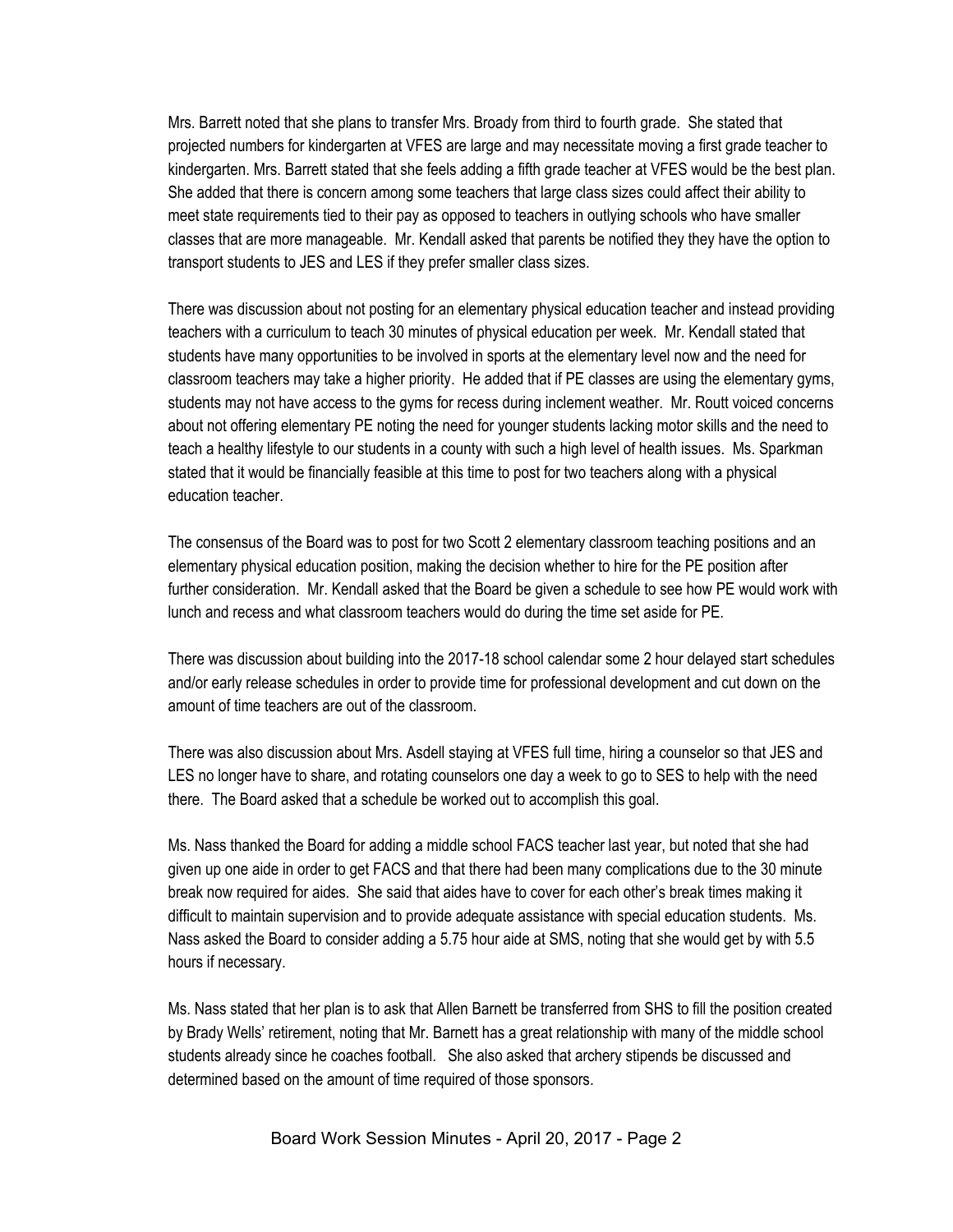Mr. Manns asked that the Board consider returning to three counselors at the high school. He stated that when Scott 2 left the Co-op Mrs. Teresa Burow was incorporated into Scott 2 and that she is being paid a teacher's salary but does not actually teach. He would like to make Mrs. Burow a counselor at New Tech which would make more financial sense. Mrs. Burow is willing to continue after school credit recovery and grading during that time. (She is paid hourly for credit recovery.)

Mr. Manns added that he would also like to have professors on loan from Ivy Tech to teach Computer Science and Welding/Advanced Manufacturing if possible. He felt Ivy Tech would provide someone for the Welding class but may not for Computer Science. Plan B would be to use someone currently on staff for that position.

Mr. Marshall requested a Special Education Teacher/Transition Coordinator to be a part time special education teacher and to work towards getting the special education students into jobs, help with disability services, etc. He added that while he would love to fill this position he did understand that it may not be as critical as some of the other teaching positions. Mr. Marshall also stated that with the retirement of Linda Illingworth, he would need to contract for additional Speech Services.

Mr. Moore asked about the difference in class sizes in several of the high school classrooms and why some of those classes couldn't be more evenly populated. Mr. Manns and Mrs. Hammons discussed the reasons for the imbalances including the difficulty of addressing this issue within the confines of the master schedule.

Dr. Slaton expressed the need for an ELL Coordinator stipend position to help with assessments and students who do not speak English. He noted the need to move the eLearning Coordinator's salary from the Title II Grant to the General Fund since the government is changing Title funding. He noted the importance of this position in regard to all students K-12 now having devices and to programming needs. Mr. Moore asked if Title II could continue to cover that salary during 2017-18 in case funds are needed for more teachers. Dr. Slaton responded that it could.

Mr. Riley stated that the Maintenance Department mows almost 100 acres and although they do a great job he would like to check into hiring people to mow for \$10 per hour which would open up time for the Maintenance Department to use their skills to do other work in the District. Mr. Moore wanted to be sure that mowing help would not make more than any of the District aides.

Mr. Riley also noted that he may need to hire another bus driver, which would be paid out of Transportation, to keep some of the Special Education students from being on a bus for over an hour. He is also considering purchasing another bus which would come out of Bus Replacement.

There was discussion regarding stipends for archery, bowling, and middle school academic coaches. The consensus of the Board was for the administration to determine proper amounts for these positions and to look at all of the ECA's and clubs prior to the next contract to update and address inconsistencies in pay.